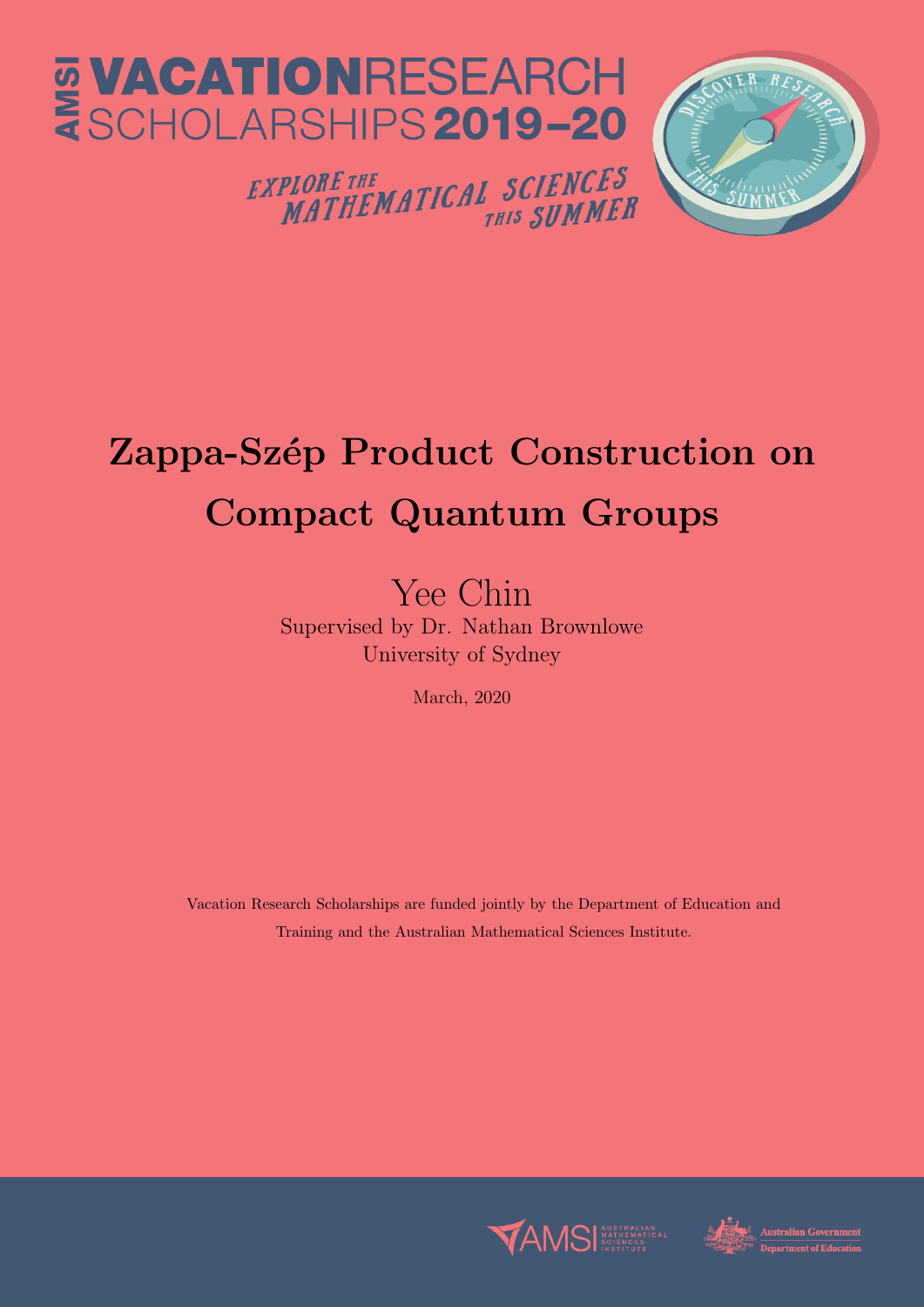#### Abstract

In this paper, we look at compact quantum groups, following their definition and treatment by S.L. Woronowicz. We review the literature on the topic, starting with the quantum group framework formulated for locally compact groups, as discussed by Ann Maes and Alfons Van Daele. We then look at the Zappa-Szép product of groups and introduce a similar construction for compact quantum groups, as done by Dr. Nathan Brownlowe, Dr. David Robertson and Penelope Drastik. Finally, we look at finding the Zappa-Szép product of quantum permutation groups  $A_s(n! - 1)$  and  $A_s(n)$ , discuss our approach (albeit unfinished business) and present problems we encountered during this research project as well as a simpler proof for coassociativity of the Zappa-Szép comultiplication.

#### 1 Introduction

Compact quantum groups can be seen as "quantum versions" of compact groups. In section 2, we give an introduction to compact quantum groups, following their definition and approach by S.L. Woronowicz. We follow closely the approach discussed by Ann Maes and Alfons Van Daele in their Notes on Compact Quantum Groups (1998), starting with some motivation for quantum groups, presenting a precise quantum group framework for locally compact groups, and moving into the precise definition of a compact quantum group.

How might we put two of these groups together to get a new one? In 2015-2016 during a previous AMSI Vacation Research Project, VRS scholar Penelope Drastik supervised by Dr. Nathan Brownlowe and Dr. David Robertson produced a theorem explaining precisely how to take the product of two compact quantum groups, and produce a new one. Their approach was inspired by the Zappa-Szép product of groups, which generalises the direct and semi-direct products of groups. In section 3, we present the Zappa-Sz´ep product of groups and follow their approach closely, seeing how they applied a similar construction to compact quantum groups. Finally, we present the theorem. We omit the proof concerning linear density of  $\Delta(A \otimes B)(1_{A \otimes B} \otimes (A \otimes B))$  as required by the comultiplication  $\Delta$ of a compact quantum group (which may or may not rely on some extra assumptions and is a work in progress). We provide a simpler proof for coassociativity of  $\Delta$ .

The aim of this research project was to apply the theorem produced by Penelope Drastik supervised by Dr. Nathan Brownlowe and Dr. David Robertson to instances of compact quantum groups. In particular, we wanted to see what the product of quantum permutation groups,  $A_s(n!-1)$  and  $A_s(n)$ , which are the quantum analogues of  $C(S_{n!-1})$  and  $C(S_n)$  respectively, looks like. In what ways might it be dual to the group identity  $S_{n!} \cong S_n \bowtie S_{n!-1}$ ? In section 4, we look at finding  $A_s(n!-1) \bowtie A_s(n)$ , discuss our approach (albeit unfinished business) and present problems we encountered during this research project.

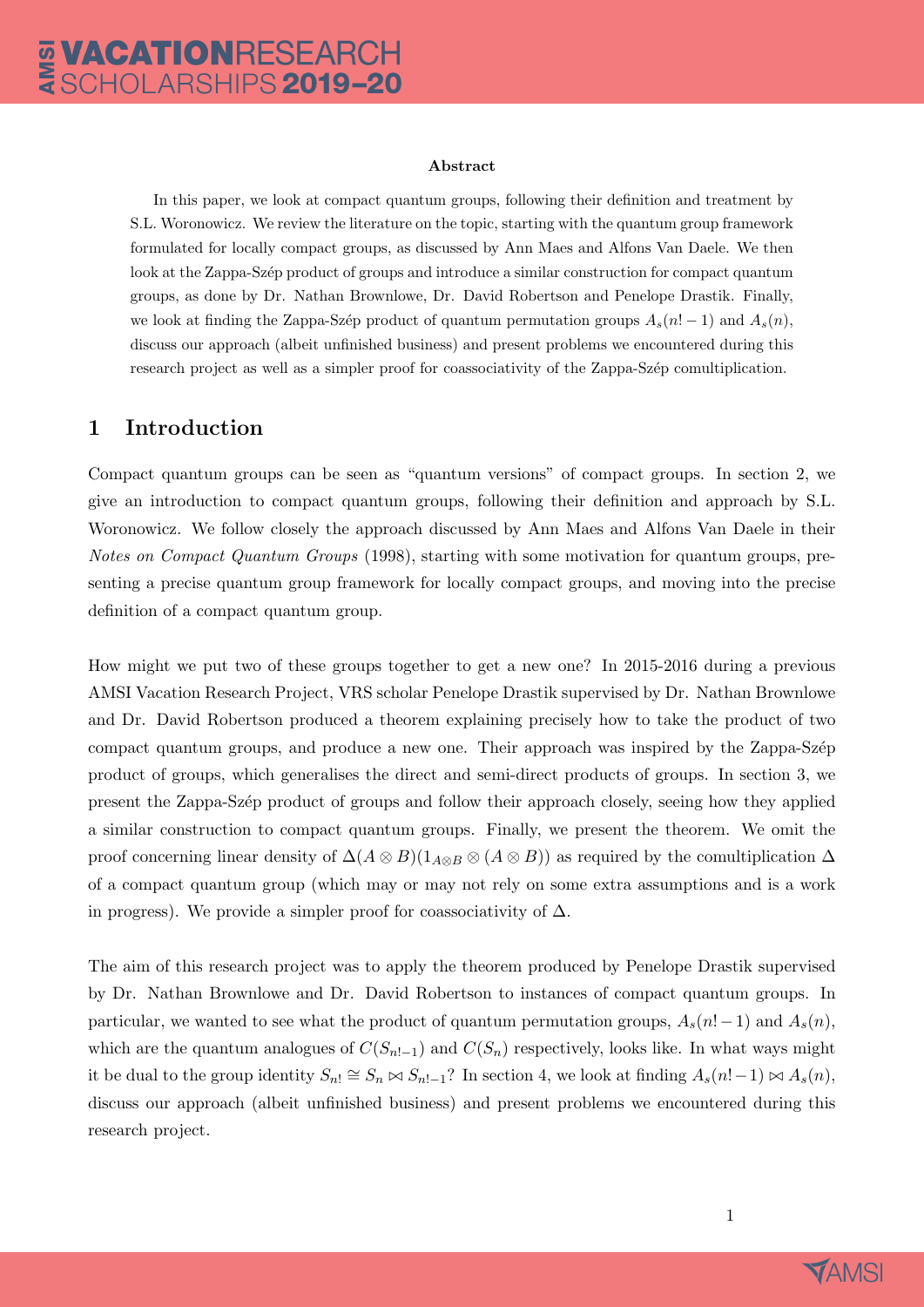#### 1.1 Acknowledgements & Statement of Authorship

I would like to acknowledge and immensely thank my supervisor, Dr. Nathan Brownlowe, for his assistance and time in numerous meetings throughout the duration of this extended project. I am grateful for the experience and exposure to mathematical research I gained from the project; the ways in which I developed my thinking and research skills; as well as the valuable public speaking skills I was taught in order to deliver a carefully-thought-out presentation.

I would like to acknowledge the work<sup>1</sup> of Penelope Drastik, Dr. Nathan Brownlowe and Dr. David Robertson, which provided a rich and super interesting basis for my first research project.

Finally, I would like to acknowledge and express my gratitude to Dr. David Robertson and Dr. Nathan Brownlowe for helping me understand and re-write proofs (in particular, Dr. Robertson produced the simplified coassociativity  $\text{proof}^2$  using string diagrams). They directed the progress made on the quantum permutation groups problem (section 4) and will continue to think about the problem together.

The content presented in this report is either review of existing literature (with perhaps modified or new<sub>3</sub> proofs), otherwise, the statement of the quantum permutation groups problem which was directed by Dr. Nathan Brownlowe and Dr. David Robertson.

#### 2 Compact Quantum Groups

#### 2.1 Quantum Groups

Since their development, quantum groups have evolved in different directions motivated from both physics and mathematics. Johan Kustermans and Lars Tuset<sup>4</sup> loosely describe quantum groups as "essentially groups or group-like objects that are quantizations of groups" - otherwise, quantum versions of groups.

As the field of quantum physics developed, it was found that non-commutative algebras could be used to describe atomic and molecular geometry in the *quantum* context. In a similar spirit to that in which J. von Neumann established a rigorous mathematical foundation for quantum mechanics via von Neumann algebras, effectively generalising the classical theory of Borel integration, quantum groups aim to generalise the study of 'classical' geometric spaces to the quantum setting. This is done by expanding the space of commutative algebras (which describe<sup>5</sup> classical spaces) to include the non-commutative.

The quantum group first appeared in quantum integrable systems, and was formalized by Vladimir Drinfeld and Michio Jimbo as a particular class of the Hopf algebra. There seems to be less work



 $^{1}[4]$ 

<sup>2</sup> section 3.3 Theorem - see appendix A for proof

<sup>3</sup> see A.2, thanks to Dr. Nathan Brownlowe

 $^{4}[1]$  A Survey of C<sup>\*</sup>-algebraic Quantum Groups

<sup>5</sup> see section 1.2 on Gelfand's Theorem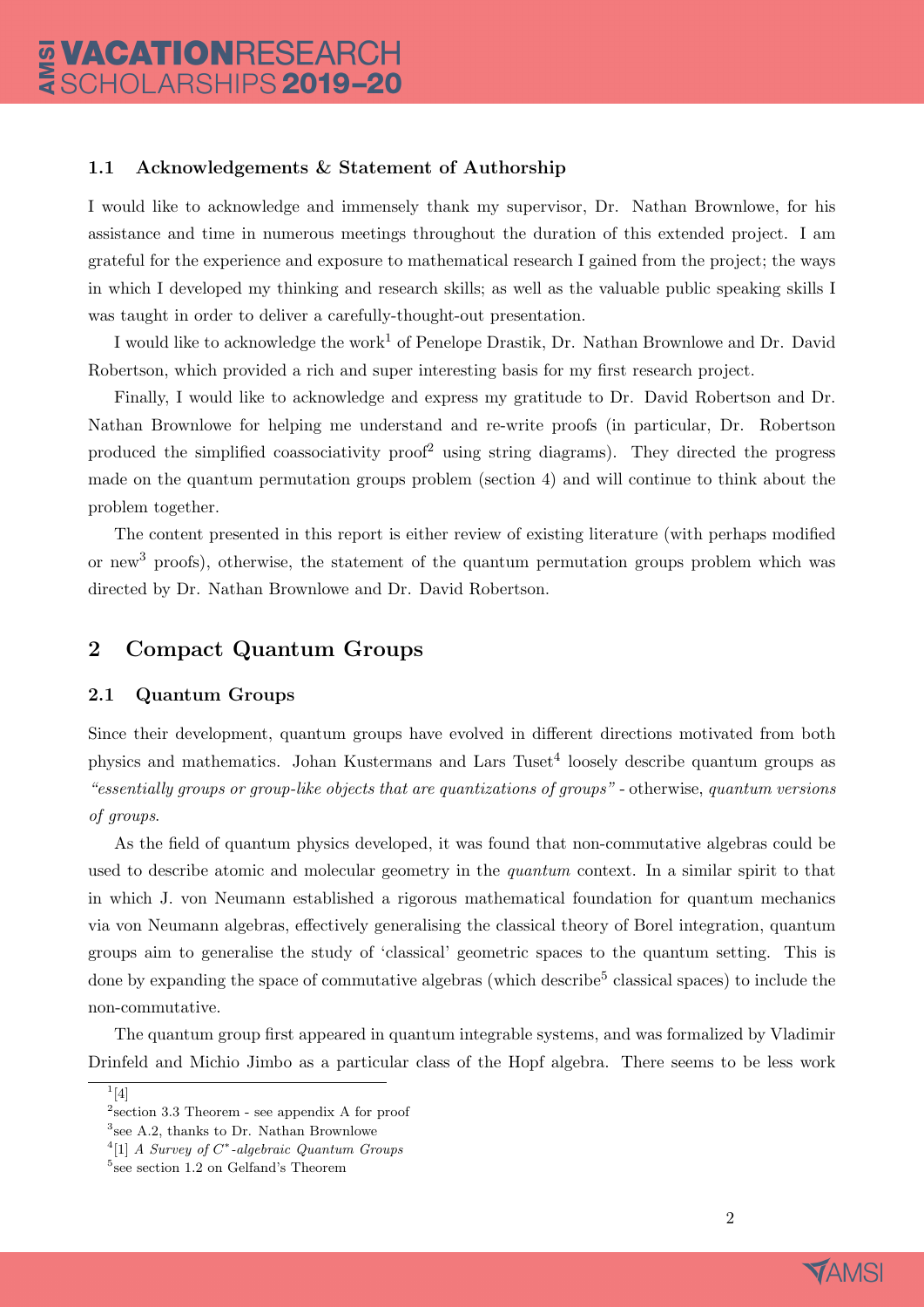focused on a broader treatment of quantum groups in the  $C^*$ -algebra framework. Gelfand's Theorem allows a natural generalisation of classical locally compact Hausdorff spaces by considering noncommutative  $C^*$ -algebras, which we put together with extra structure to impose a group-like structure on the underlying spaces. We formalise this in the next section.

#### 2.2 Gelfand's Theorem

Gelfand's Theorem allows us to have a sensible definition of quantum groups, which we will see are quantum analogues of  $C(G)$ , where the underlying space G is locally compact. For this reason, we will present the following relevant results.

Lemma 1: Let X be a locally compact, Hausdorff space. Then, the continuous functions vanishing at infinity,  $C_0(X) = \{f \in C(X) : \forall \epsilon > 0, \{x : |f(x)| \geq \epsilon\}$  is compact, together with the supremum-norm  $||f||_{\infty} = sup\{|f(x)| : x \in X\}$ , is a commutative C<sup>\*</sup>-algebra.

**Definition 2:** The **maximal ideal space**,  $\Delta_A$ , of a commutative, complex Banach algebra, A, is the set of all characters (non-zero homomorphisms from  $A \to \mathbb{C}$ ) of A. The maximal ideal space endowed with the weak\*-topology is a locally compact, Hausdorff space.

**Theorem 3 (Gelfand's Theorem)**: Let A be a commutative  $C^*$ -algebra. Then, A is isomorphic to  $C_0(\Delta_A)$ .  $A \cong C_0(\Delta_A)$  is unital<sup>6</sup> if and only if  $\Delta_A$  is compact. In this case,  $A \cong C_0(\Delta_A) = C(\Delta_A)$ .

#### 2.3 Locally Compact Quantum Semi-groups

It is now clear how 'classical' spaces (locally compact Hausdorff spaces) can be studied using commutative  $C^*$ -algebras. We view these  $C^*$ -algebras as the continuous functions on our 'classical spaces'. We are particularly interested in the case where our underlying space (on which we look at continuous functions) is a group. Remembering that we aim to generalise our study to the quantum setting, we introduce the object of a comultiplication - an instrument through which we will capture the group structure of the underlying space.

**Definition 4:** Let A be a C<sup>\*</sup>-algebra. A non-degenerate <sup>\*</sup>-homomorphism  $\Phi : A \to M(A \otimes A)$ (where  $M(\cdot)$  denotes the multiplier algebra of a space) is called coassociative if  $(\Phi \otimes id)\Phi = (id \otimes \Phi)\Phi$ . We then call  $\Phi$  a **comultiplication** on A.

Throughout this paper,  $A \otimes A$  will denote the spatial tensor product of  $C^*$ -algebra A with itself. Since  $\Phi$  is non-degenerate and  $\Phi$  and *id* are continuous, upon considering the natural unique extensions of  $\Phi \otimes id$  and  $id \otimes \Phi$  to maps on  $M(A \otimes A)$ , we have that the maps  $(\Phi \otimes id)\Phi$  and  $(id \otimes \Phi)\Phi$ make sense as compositions of maps, and they go from  $A \to M(A \otimes A \otimes A)$ .



<sup>&</sup>lt;sup>6</sup>The theorem reduced to this case is also known as the Gelfand-Naimark Theorem.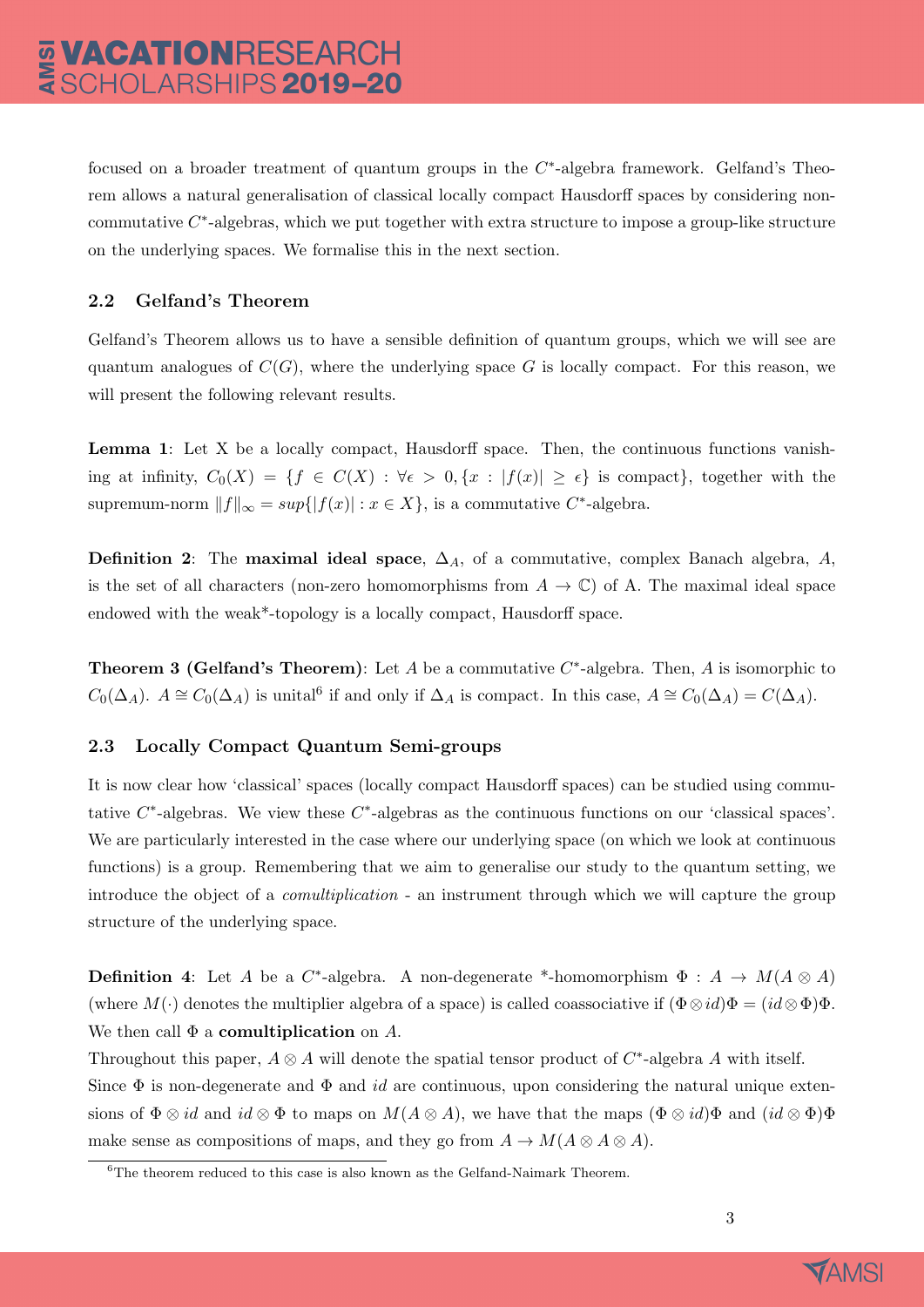Suppose now that  $G$  is a locally compact, Hausdorff space endowed with a continuous, associative multiplication (so that  $G$  is a semi-group).

Let  $A = C_0(G)$ .  $M(A \otimes A)$  can be identified<sup>7</sup> with  $C_b(G \times G)$ .

Let  $\Phi: A \to M(A \otimes A)$  be defined by  $\Phi(f)(p,q) = f(pq)$ .

It follows that  $\Phi$  is non-degenerate and coassociative<sup>8</sup>. We have then associated with G a pair  $(A, \Phi)$ of a commutative  $C^*$ -algebra and a comultiplication on it.

Conversely, suppose we have a pair  $(A, \Phi)$  where A is a commutative C<sup>\*</sup>-algebra and  $\Phi$  a comultiplication on A. Gelfand's theorem says that  $A \cong C_0(G)$  where  $G = \Delta_A$ . Define a multiplication on G by  $\Phi(f)(p,q) = f(pq)$  for all  $f \in C_0(G)^9$ . It follows from the coassociativity of  $\Phi$  (and this is not obvious and requires some effort to prove) that this multiplication is associative. We now have that  $G$  is a locally compact semi-group.

There is therefore a one-to-one correspondence between pairs  $(A, \Phi)$  with A a commutative  $C^*$ -algebra and  $\Phi$  a comultiplication on A, and locally compact semi-groups G.

Finally, our goal is to have the underlying space G of  $(A, \Phi)$  be a group.

In the case where A is finite, the extra structure on  $(A, \Phi)$  that turns G necessarily into a locally compact group translates to  $(A, \Phi)$  being a Hopf \*-algebra. (Conversely, if G is a finite, locally compact group, then  $(A, \Phi)$  is a Hopf \*-algebra.) To impose a group structure on the underlying space G, then, the following definition makes sense:

**Definition 5:** A finite quantum group is a pair  $(A, \Phi)$  where A is a finite-dimensional  $C^*$ -algebra and  $\Phi$  is a comultiplication on A such that  $(A, \Phi)$  is a Hopf \*-algebra.

Note that we do not require A to be commutative - we are, in this way, generalising our study of functions on 'classical spaces' (finite compact Hausdorff groups, G) using commutative algebras, to what we can informally consider to be functions on 'quantum versions of  $G'$  (though we cannot say what this means).

#### 2.4 Compact Quantum Groups

We finally look at the case where  $G$  is compact, to yield the definition of a compact quantum group. Suppose G is a compact Hausdorff semi-group. Then,  $A = C_0(G) = C(G)$  is unital, so our multiplier algebras become just our algebras. (In fact, recall that conversely, if A is unital, then  $\Delta_A$  is compact).



<sup>&</sup>lt;sup>7</sup>See Appendix B, B17 of [2]: Iain Raeburn and Dana P. Williams, Morita Equivalence and Continuous-Trace  $C^*$ algebras (1998) for identification of  $C_0(S) \otimes C_0(T)$  with  $C_0(S \times T)$  where  $S, T$  are locally compact Hausdorff spaces.

<sup>8</sup>See Appendix A, A.1

<sup>&</sup>lt;sup>9</sup>This is well defined because  $\Phi$  is non-degenerate.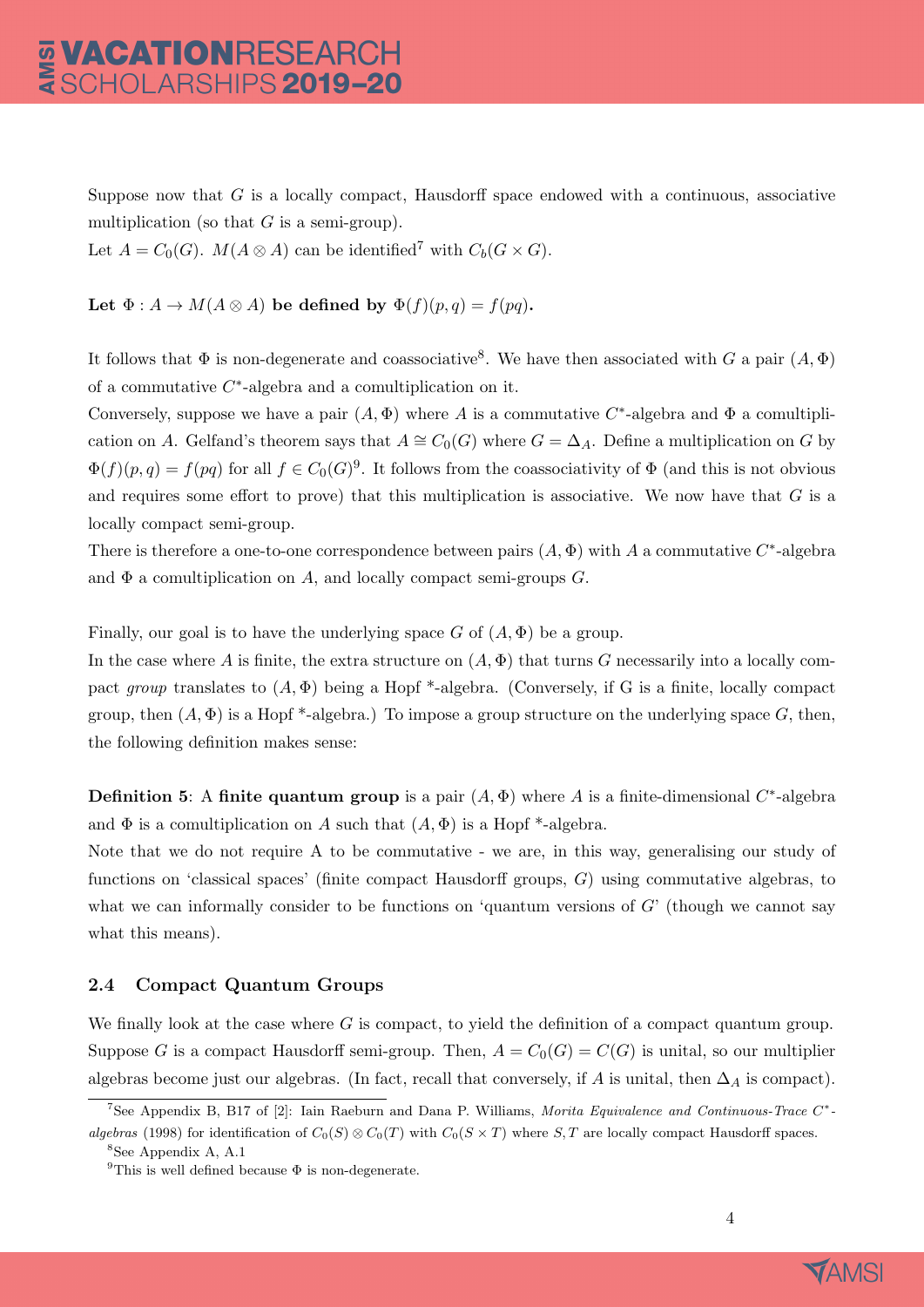We can identify  $M(A \otimes A) = A \otimes A$  with  $C(G \times G)$  and therefore  $M(A \otimes A \otimes A) = A \otimes A \otimes A$  with  $C(G \times G \times G)$ . We still have that  $(A, \Phi)$ , with  $\Phi$  defined the same way as it was above, is a pair of a commutative, unital  $C^*$ -algebra and a coassociative comultiplication (see Appendix A for a visual representation of how we translate associativity in  $G$  into 'quantum language': coassociativity).

We need  $G$  to have an identity and inverses in order for  $G$  to be a group. What structure do we now require in order to impose a group structure on our compact semi-group, G?

**Lemma**  $6^{10}$ **:** A compact semi-group in which the cancellation law holds is a group. We use this result to find precisely what extra structure to put on  $(A, \Phi)$ .

**Proposition 7**<sup>11</sup>: Let G be a compact semi-group, let  $A = C(G)$  and  $\Phi : A \to A \otimes A$  be defined by  $\Phi(f)(p,q) = f(pq)$ . Then, the cancellation law holds in G if and only if the sets  $\Phi(A)(1 \otimes A) =$  ${\Phi(c)(1\otimes b): b, c \in A}$  and  $\Phi(A)(A\otimes 1) = {\Phi(c)(b\otimes 1): b, c \in A}$  are linearly dense subsets of  $A\otimes A$ .

Combining the above result with Lemma 6, we see that the extra structure on  $(A, \Phi)$  which imposes a group-structure on the underlying space, G, is precisely that the sets  $\Phi(A)(1 \otimes A)$  and  $\Phi(A)(A \otimes 1)$ are linearly dense in  $A \otimes A$ .

Now that we have abstracted the properties of  $G$  being a group in the case that  $G$  is compact to properties of the pair  $(A, \Phi)$ , the following definition makes sense:

**Definition 8:** A compact quantum group is a pair  $(A, \Phi)$  where A is a unital C<sup>\*</sup>-algebra,  $\Phi$ is a coassociative comultiplication and the sets  $\Phi(A)(1 \otimes A)$  and  $\Phi(A)(A \otimes 1)$  are linearly dense in  $A \otimes A$ .

#### 3 The Zappa-Szép Product

#### 3.1 Zappa-Szép Product of Groups

The Zappa-Szép product of groups generalises the direct and semi-direct products. We first look at the internal product.

Suppose that  $G, H \leq K$  are groups with  $K = GH$  and  $G \cap H = \{e\}$ , the identity element. Then,  $|K| = |G \times H|$ . Furthermore, for every  $k \in K$ , there are **unique**  $q \in G$  and  $h \in H$  such that  $k = qh$ . In particular,  $\forall h \in H$  and  $g \in G$ ,  $\exists h \cdot g \in G$  (which we call the *action* map on  $H \times G$ ) and  $h|_g \in H$ 



<sup>&</sup>lt;sup>10</sup>See [3]: Ann Maes and Alfons Van Daele, Notes on Compact Quantum Groups (Maart, 1998), for proof.

 $11$ See Appendix A, , for proof.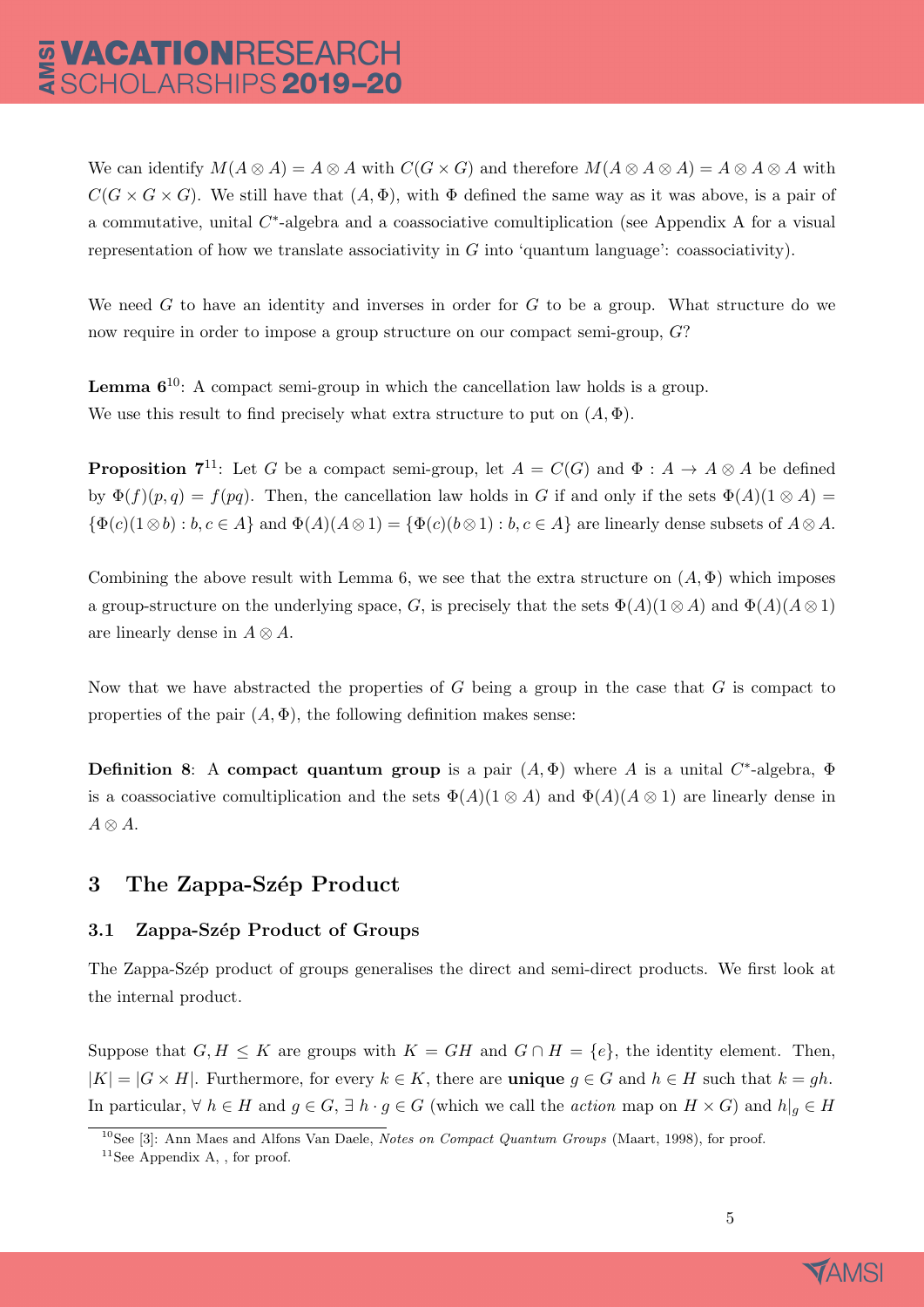(which we call the *restriction* map on  $H \times G$ ), so that  $hg = (h \cdot g)h|_g \in GH$ .

Our action and restriction maps give rise to the group multiplication  $m_{G\times H} : (G \times H) \times (G \times H) \rightarrow$  $G \times H$  given by  $(g, h)(g', h') \mapsto (g(h \cdot g'), h|_{g'}h')$ . We then have that  $(G \times H, m_{G \times H}) =: G \bowtie H \cong K$ .

Our action and restriction maps turn out to have the following properties:

 $1 \forall h \in H, q \mapsto h \cdot q$  is a bijection  $2 \ \forall g \in G, h \mapsto h|_q$  is a bijection  $3 \ \forall q \in G, e \cdot q = q$  $4 \forall h \in H, h|_{e} = h$ 5  $\forall h_1, h_2 \in H$  and  $q \in G$ ,  $(h_1h_2) \cdot q = h_1 \cdot (h_2 \cdot q)$ 6  $\forall h_1, h_2 \in H$  and  $q \in G$ ,  $(h_1h_2)|_q = (h_1|_{h_2\cdot q})(h_2|_q)$ 7  $\forall h \in H$  and  $g_1, g_2 \in G$ ,  $h \cdot (g_1 g_2) = (h \cdot g_1)(h|_{g_1} \cdot g_2)$ 8  $\forall h \in H$  and  $g_1, g_2 \in G$ ,  $h|_{g_1g_2} = (h|_{g_1})|_{g_2}$ .

Furthermore, we have the following properties (which are not independent of the above):

- $\forall h \in H, h \cdot e = e$
- $\forall g \in G, e|_q = e$ .

Taking two arbitrary groups, G and H, and finding action and restriction maps on  $H \times G$  with properties 1-8, we can define a group multiplication  $m_{G\times H}$  given by the same formula. We then have that  $(G \times H, m_{G \times H}) =: G \bowtie H$  is a group (the external Zappa-Szép product). In fact,  $G \bowtie H$  is an internal Zappa-Szép product of  $G \times \{e\} \cong G$  and  $\{e\} \times H \cong H$ .

It is also a fact that the Zappa-Szép product is symmetrical, that is,  $G \bowtie H \cong H \bowtie G$ . If (considering all products as internal, using the identification  $G \times \{e\} \cong G$  and  $\{e\} \times H \cong H$  for external products of G and H mentioned above)  $h'g' = gh$ , we can express the action and restriction maps, \* and  $\parallel$ , from  $H \bowtie G$  in terms of the action and restriction maps,  $\cdot$  and  $\parallel$ , from  $G \bowtie H$ . The expressions are

$$
g * h = h|_{h^{-1} \cdot g^{-1}}
$$

$$
g||_h = h^{-1}|_{g^{-1}} \cdot g.
$$

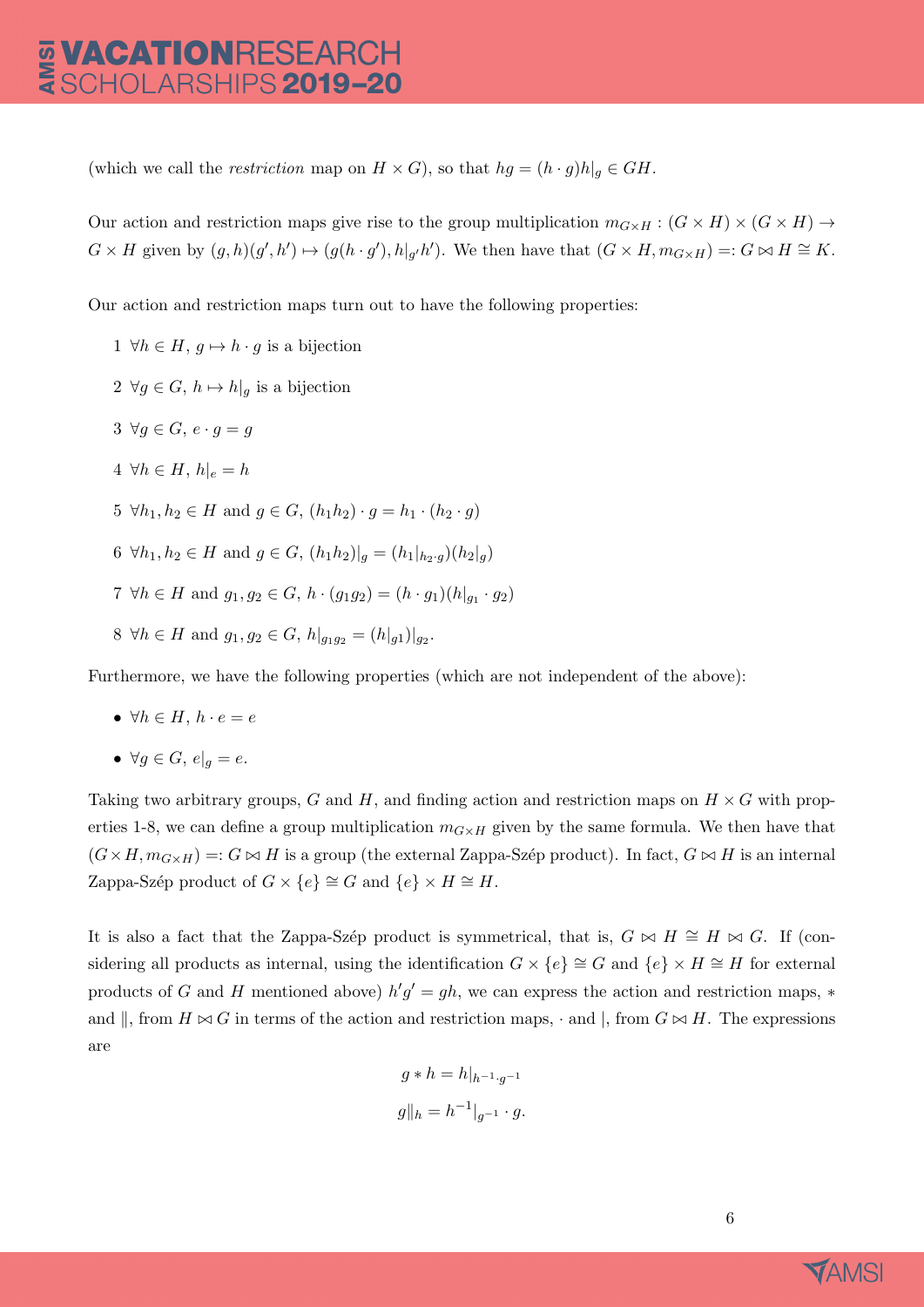#### 3.2 Zappa-Szép Product Construction for Compact Quantum Groups

We aim to achieve the analogue of a Zappa-Szép product for compact quantum groups. To this aim, we first express the properties 1-8 in the language of commutative diagrams.

First, let  $f : H \times G \to G \times H$  record the action and restriction maps, that is,  $(h, g) \mapsto (h \cdot g, h|_g)$ . This is a bijection by properties 1-2.

We can express properties 5-6 as commutativity of the following diagram



and properties 7-8 as commutativity of



Now, suppose that  $G, H$  are compact and our action and restriction are continuous. We translate the above two diagrams, respectively, into commutative diagrams about  $C(G)$  and  $C(H)$  in a similar way to the translation of associativity in G to coassociativity in  $(C(G), \Phi)$  (as seen in appendix A). We take this a step further and suppose we have this commutativity for arbitrary compact quantum groups,  $(A, \Phi_A)$  and  $(B, \Phi_B)$ . Further, suppose that there exists an isomorphism,  $P : A \otimes B \to B \otimes A$ which shall act as the "quantum version" of  $f$ . This yields the commutativity of the following two diagrams

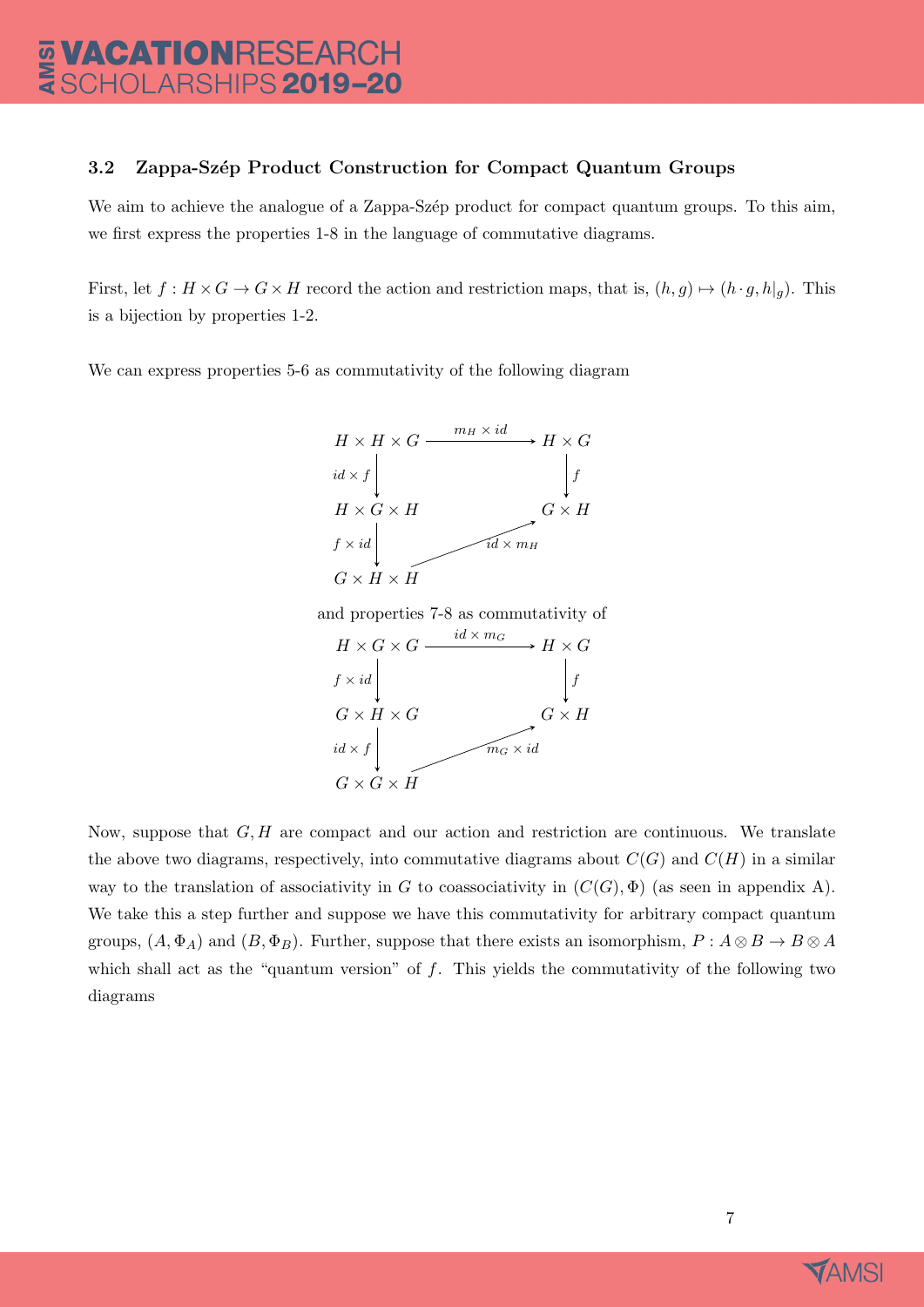### **VACATIONRESEARCH<br>SCHOLARSHIPS 2019-20**



Motivated by these properties of  $f$ , suppose that

$$
(\Phi_B \otimes id_A)P = (id_B \otimes P)(P \otimes id_B)(id_A \otimes \Phi_B)
$$
  

$$
(id_B \otimes \Phi_A)P = (P \otimes id_A)(id_A \otimes P)(\Phi_A \otimes id_B).
$$

The question of taking two compact quantum groups A and B and taking their product,  $A \otimes B$  begs the question: what comultiplication,  $\Delta$ , together with  $A \otimes B$  yields a compact quantum group?

Similarly to  $m_{G\times H}$  in the group setting, we expect  $\Delta$  to rely on the comultiplications of A and B as well as P, which (informally) plays the role of recording the "action" and "restriction" information. In the group setting, we had

$$
G \times H \times G \times H \xrightarrow{m_{G \times H}} G \times H
$$
  

$$
id \times f \times id \qquad \qquad \downarrow m_G \times m_H
$$
  

$$
G \times G \times H \times H
$$

Translating this once again into "quantum language", suppose that



That is,  $\Delta = (id_A \otimes P \otimes id_B)(\Phi_A \otimes \Phi_B).$ 

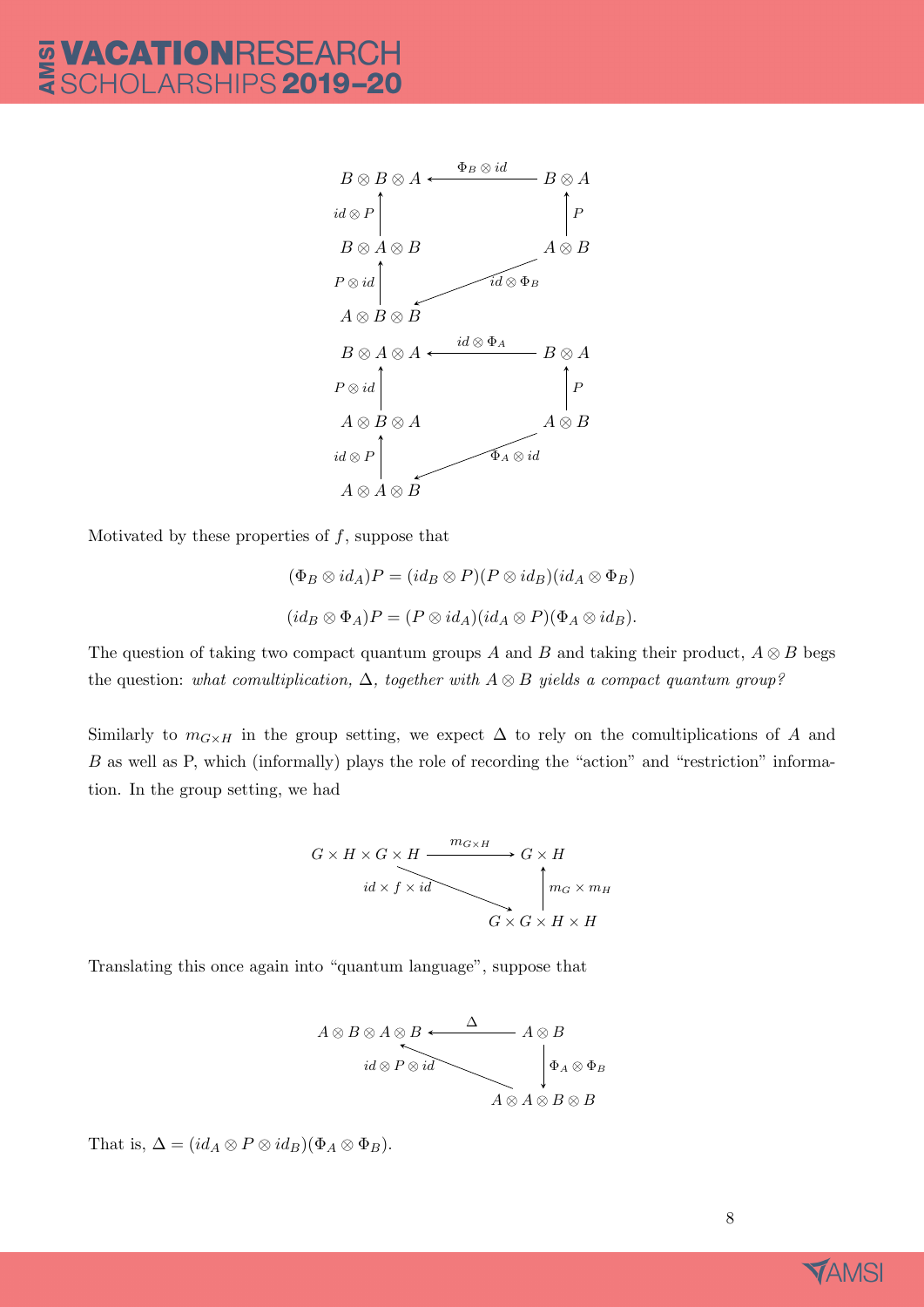The question is, has all that we supposed about P and  $\Delta$  been enough to create a compact quantum group? The following tells us: yes, with some extra information.

#### 3.3 Theorem

Let  $(A, \Phi_A), (B, \Phi_B)$  be Compact Quantum Groups. Suppose  $P : A \otimes B \to B \otimes A$  is an isomorphism satisfying:

$$
(\Phi_B \otimes id_A)P = (id_B \otimes P)(P \otimes id_B)(id_A \otimes \Phi_B)
$$
  

$$
(id_B \otimes \Phi_A)P = (P \otimes id_A)(id_A \otimes P)(\Phi_A \otimes id_B).
$$

Let  $\Delta: A \otimes B \to (A \otimes B) \otimes (A \otimes B)$  be given by  $\Delta = (id_A \otimes P \otimes id_B)(\Phi_A \otimes \Phi_B)$ .

Then,  $(A \otimes B, \Delta)$  is a **Compact Quantum Group.** 

See appendix A for proof.

#### 4 Zappa-Szép Product of Quantum Permutation Groups

#### 4.1 Quantum Permutation Groups

Quantum permutation groups are the "quantum versions" of continuous functions on symmetric groups. They are motivated by the following realisation:

 $C(S_n) = C^*_{comm.} \{u_{ij} | u \text{ is an } n \times n \text{ magic unitary matrix}\}_{ij}$ 

where a magic unitary matrix is one in which all its entries are projections  $(u^2 = u$  and  $u^* = u)$ , entries are mutually orthogonal with all other entries in the same column or row, and entries sum to 1 in each column or row.  $C^*_{comm.}$  denotes the  $C^*$ -algebra generated by elements of the indicated set, which we require additionally to be commutative.

It is a fact that the following universal algebra is a finitely generated Hopf algebra:

 $A_s(n) := C^* \{u_{ij} | u \text{ is an } n \times n \text{ magic unitary matrix}\}_{ij}.$ 

Together with comultiplication given by  $\Delta_n(u_{ij}) = \sum_k u_{ik} \otimes u_{kj}$ , this is a type of compact quantum group. Initially, the motivation was to see whether the identity  $S_{n!} \cong S_n \bowtie S_{n!-1}$  translated to the quantum version - namely, whether  $(A_s(n!), \Delta_{n!}) \cong (A_s(n) \otimes A_s(n! - 1), \Delta_{n \bowtie (n! - 1)})$ , where  $\Delta_{n \bowtie (n! - 1)}$ is the comultiplication induced by the Zappa-Sz $\acute{e}p$  construction from section 3. Of course, this cannot be true due to discrepancies in commutativity of each side, but it is still interesting to see how the result for compact quantum groups would be dual to that for symmetric groups.

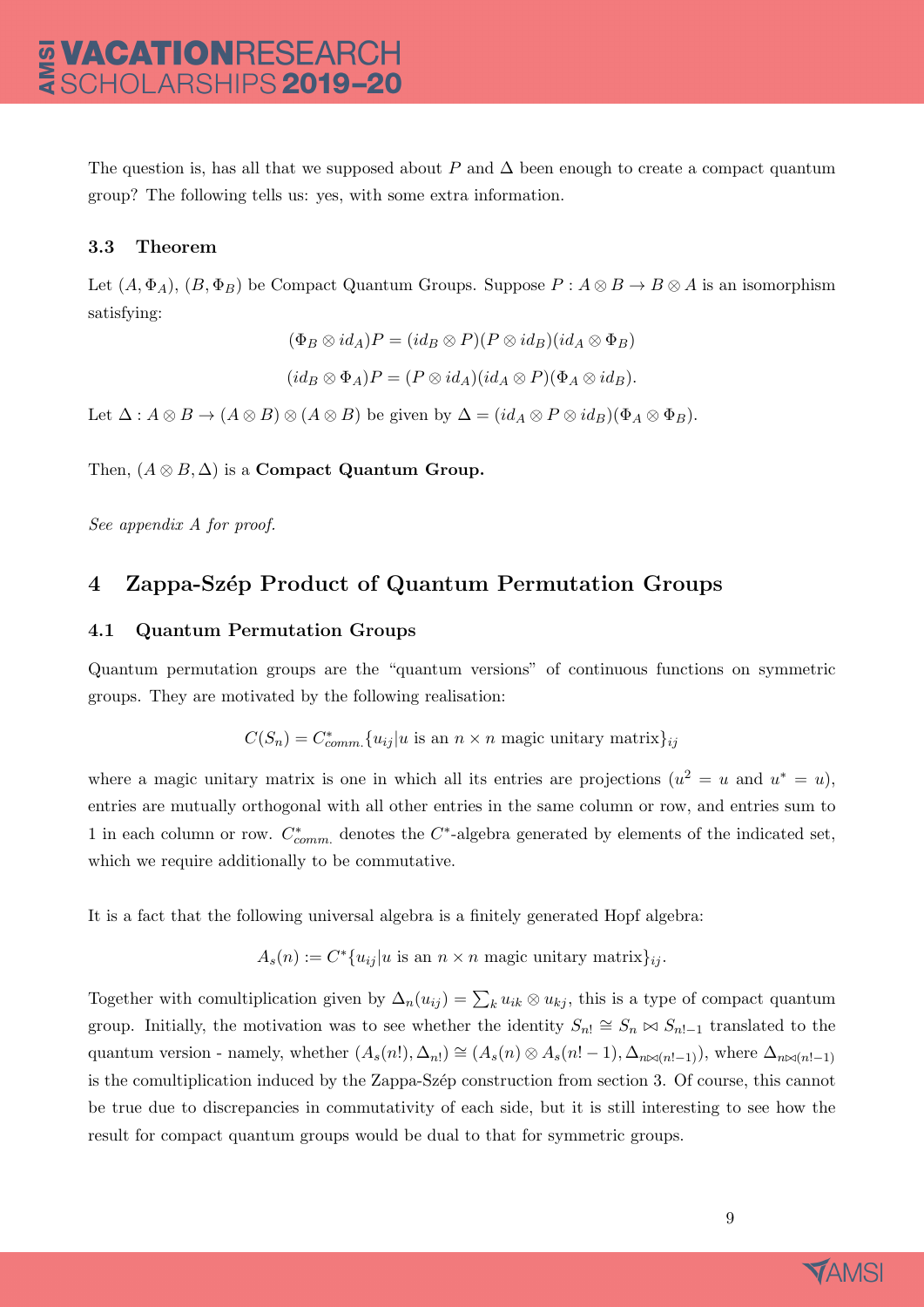#### 4.2 Product of Quantum Permutation Groups

Let us look at the product,  $A_s(n!-1) \bowtie A_s(n)$ . To motivate what our comultiplication might be (what P might be), we first examine the "classical" commmutative case. We write out the magic unitary entries generating  $C(S_{n!-1})$  and  $C(S_n)$ . Suppose R is the matrix corresponding to  $C(S_{n!-1})$  indexed by elements of  $S_n \setminus \{e\}$ , and Q the matrix corresponding to  $C(S_n)$  indexed by elements in  $\{1, 2, ..., n\}$ :

$$
R_{\pi',\pi} = 1_{\{\rho \in bijections(S_n): \rho(\pi) = \pi', \rho(e) = e\}}, \text{ and}
$$
  

$$
Q_{i,j} = 1_{\{\sigma \in S_n: \sigma(j) = i\}}.
$$

Now, suppose  $\zeta \in C(G)$  and  $\eta \in C(H)$  for arbitrary groups G, H. We use that in general, the following logic was used to derive properties of  $P$  (i.e. go from a commutative diagram about  $f$  to one about  $P$ ):  $P(\zeta \otimes \eta)(h,g) = (\zeta \otimes \eta) \circ f(h,g) = \zeta(h \cdot g)\eta(h|_g)$ , again using the identification of  $C(S_{n!-1}) \otimes C(S_n)$ with  $C(S_{n!-1} \times S_n)$ . Then,

$$
P(1_{\{g\}} \otimes 1_{\{h\}})(h', g') = 1_{\{g = h' \cdot g'\}} 1_{\{h = h'|g'\}}
$$
  
= 1  $\iff (h' \cdot g')h'|_{g'} = gh.$ 

Now, by definition,

$$
h'g' = (h' \cdot g')h'|_{g'} = gh.
$$

Using that the Zappa-Szép product is symmetric in  $G$  and  $H$ , this is equivalent to

$$
h' = g * h
$$

$$
g' = g||_h.
$$

We have then that

$$
P(1_{\{g\}} \otimes 1_{\{h\}}) = 1_{\{g*h\}} \otimes 1_{\{g||_h\}}.
$$

Finally, where it is understood that  $\tau \in bijections(S_n)$  and  $\sigma \in S_n$ ,

$$
P(R_{\pi',\pi}, Q_{i,j}) = \sum_{\tau,\sigma|\tau(e)=e,\tau(\pi)=\pi',\sigma(j)=i} P(1_{\{\tau\}} \otimes 1_{\{\sigma\}})
$$
  

$$
= \sum_{\tau,\sigma|\tau(e)=e,\tau(\pi)=\pi',\sigma(j)=i} 1_{\{\tau*\sigma\}} \otimes 1_{\{\tau\|\sigma\}}
$$
  

$$
= \sum_{\tau,\sigma|\tau(e)=e,\tau(\pi)=\pi',\sigma(j)=i} 1_{\{\tau(\sigma)\}} \otimes 1_{\{\tau(\sigma)\}^{-1} \circ \tau(\sigma \circ \cdot)\}}
$$

where  $[\tau(\sigma)]^{-1} \circ \tau(\sigma \circ \cdot) : S_n \setminus \{e\} \to S_n \setminus \{e\}$  is defined by  $\sigma_0 \mapsto [\tau(\sigma)]^{-1} \circ \tau(\sigma \circ \sigma_0)$ .

The difficulty in this problem was that in order to answer the questions of what expression our

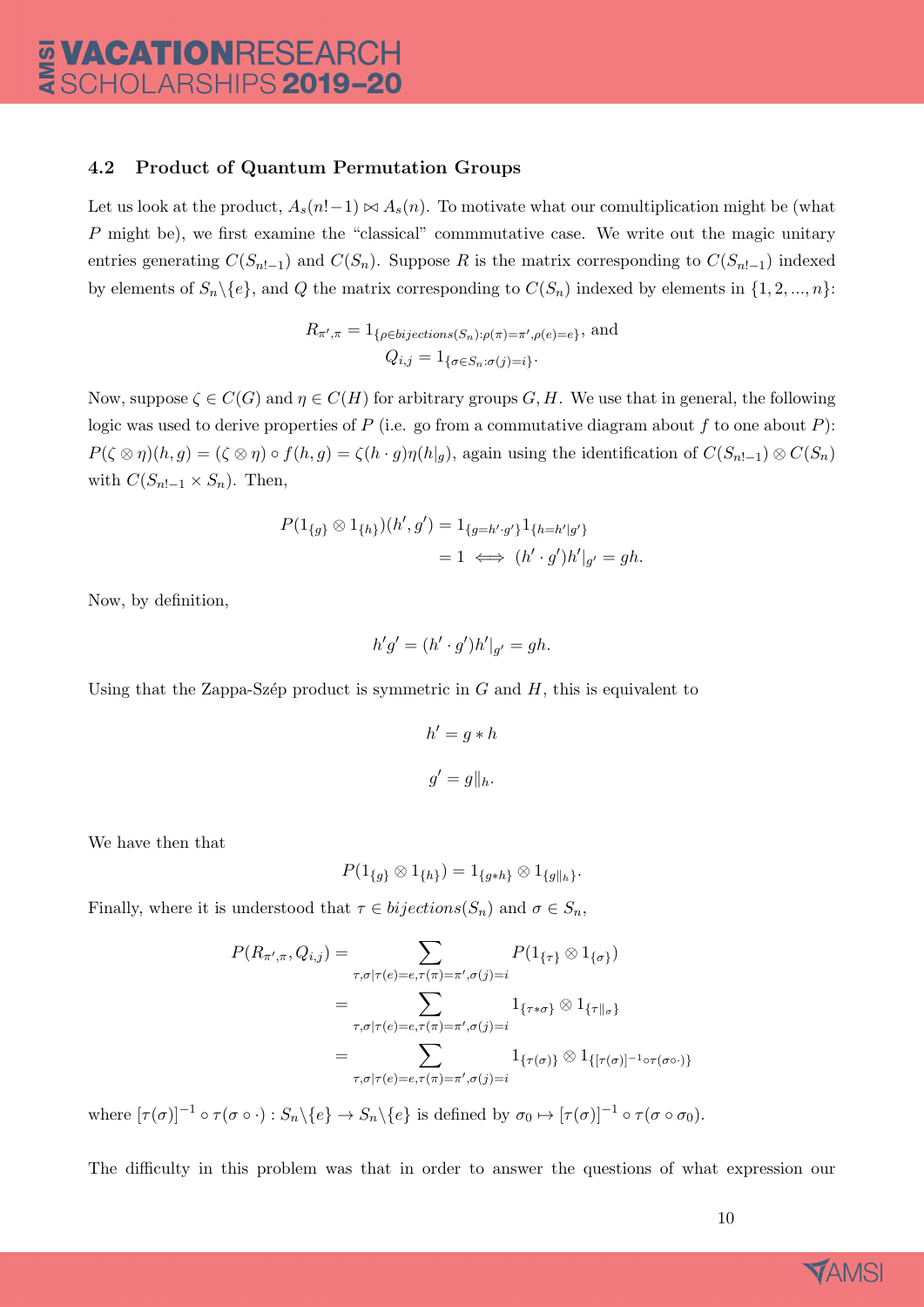comultiplication  $\Delta = (id_{A_s(n!-1)} \otimes P \otimes id_{A_s(n)})(\Delta_{A_s(n!-1)} \otimes \Delta_{A_s(n)})$  should take, as well as whether P satisfied the necessary assumptions, we require  $P$  to ideally be expressed in terms of entries of  $R$ and Q; otherwise, in terms of the elements of our quantum permutation groups. It has not been easy to abstract maps specific to actual permutations  $S_n$  and  $S_{n-1}$  = bijections of  $S_n \to S_n$  fixing e to arbitrary elements of quantum permutation groups. This is a work in progress and I aim to continue trying.

#### 5 Next Steps

As discussed in above sections, our next steps are to work on the 'density' part of the proof of section 3.3's Theorem, as well as continue working on the problem presented in section 4.

#### A Appendix A

#### A.1 Commutative diagrams expressing associativity and coassociativity

We can say that the following diagrams are 'dual'.



#### A.2 Associativity gives rise to coassociativity

Let G be a compact, Hausdorff semi-group.

Claim:  $(\Phi_{C(G)} \otimes id) \Phi_{C(G)} = (id \otimes \Phi_{C(G)}) \Phi_{C(G)}$ .

Proof:

We have  $(\Phi_{C(G)} \otimes id) \Phi_{C(G)} : C(G) \to C(G) \otimes C(G) \otimes C(G)$ . Identify  $C(G) \otimes C(G) \otimes C(G)$  with  $C(G \times G \times G)$ , and let  $f \in C(G)$ .

$$
[(\Phi_{C(G)} \otimes id)\Phi_{C(G)}](f)(g,h,k) = (\Phi_{C(G)} \otimes id)[\Phi_{C(G)}(f)](g,h,k)
$$

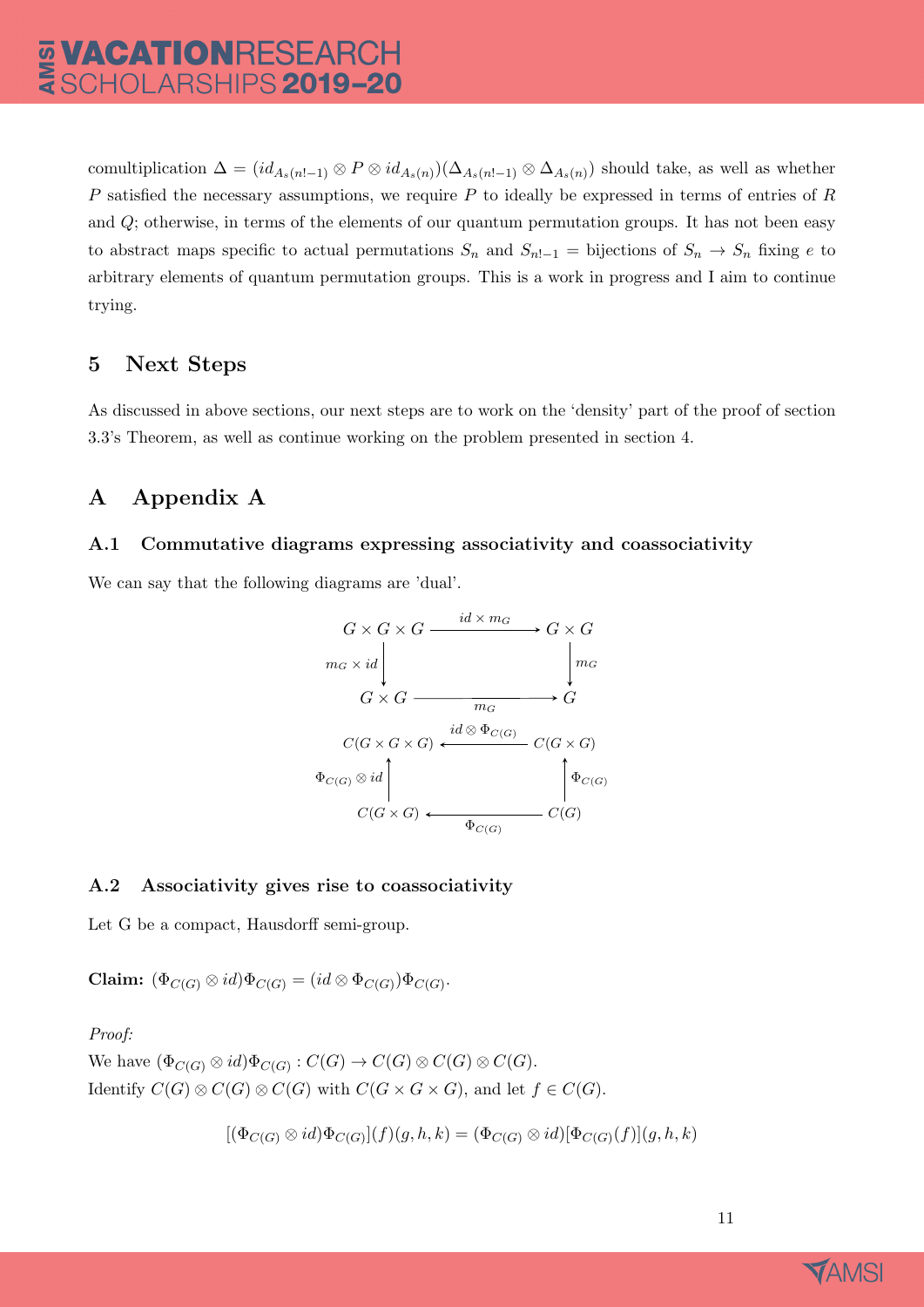# E VACATIONRESEARCH

Write  $\Phi_{C(G)}(f) = \lim_{k \to \infty} \sum_{i=1}^{k} (\xi_i \otimes \eta_i)^{12}$ .

$$
= (\Phi_{C(G)} \otimes id)[\lim_{k \to \infty} \sum_{i=1}^{k} (\xi_i \otimes \eta_i)](g, h, k)
$$
  

$$
= \lim_{k \to \infty} \sum_{i=1}^{k} [(\Phi_{C(G)} \otimes id)(\xi_i \otimes \eta_i)(g, h, k)]^{13}
$$
  

$$
= \lim_{k \to \infty} \sum_{i=1}^{k} [(\Phi_{C(G)}(\xi_i) \otimes \eta_i)(g, h, k)]
$$
  

$$
= \lim_{k \to \infty} \sum_{i=1}^{k} [(\Phi_{C(G)}(\xi_i) \otimes \eta_i)((g, h), k)]
$$

By definition of  $\Phi_{C(G)}$ ,

$$
= lim_{k \to \infty} \sum_{i=1}^{k} [\xi_i \otimes \eta_i(m(g, h), k)]
$$
  

$$
= [lim_{k \to \infty} \sum_{i=1}^{k} (\xi_i \otimes \eta_i)](m(g, h), k)
$$
  

$$
= \Phi_{C(G)}(f)(m(g, h), k)
$$
  

$$
= f(m(m(g, h), k))
$$

Using associativity in  $G$ ,

$$
= f(m(g, m(h, k)))
$$
  
\n
$$
= \Phi_{C(G)}(f)(g, m(h, k))
$$
  
\n
$$
= lim_{k\to\infty} \sum_{i=1}^{k} [\xi_i \otimes \eta_i(g, m(h, k))]
$$
  
\n
$$
= lim_{k\to\infty} \sum_{i=1}^{k} [\xi_i \otimes \Phi_{C(G)}(\eta_i)(g, h, k)]
$$
  
\n
$$
= lim_{k\to\infty} \sum_{i=1}^{k} [(id \otimes \Phi_{C(G)})(\xi_i \otimes \eta_i)(g, h, k)]
$$
  
\n
$$
= (id \otimes \Phi_{C(G)})[lim_{k\to\infty} \sum_{i=1}^{k} (\xi_i \otimes \eta_i)](g, h, k)
$$
  
\n
$$
= (id \otimes \Phi_{C(G)})[\Phi_{C(G)}(f)](g, h, k)
$$
  
\n
$$
= [(id \otimes \Phi_{C(G)})\Phi_{C(G)}](f)(g, h, k)
$$

<sup>12</sup>The elementary tensors are linearly dense in the spatial tensor product, C(G)⊗C(G)



<sup>&</sup>lt;sup>13</sup>using that homomorphisms between  $C^*$ -algebras are continuous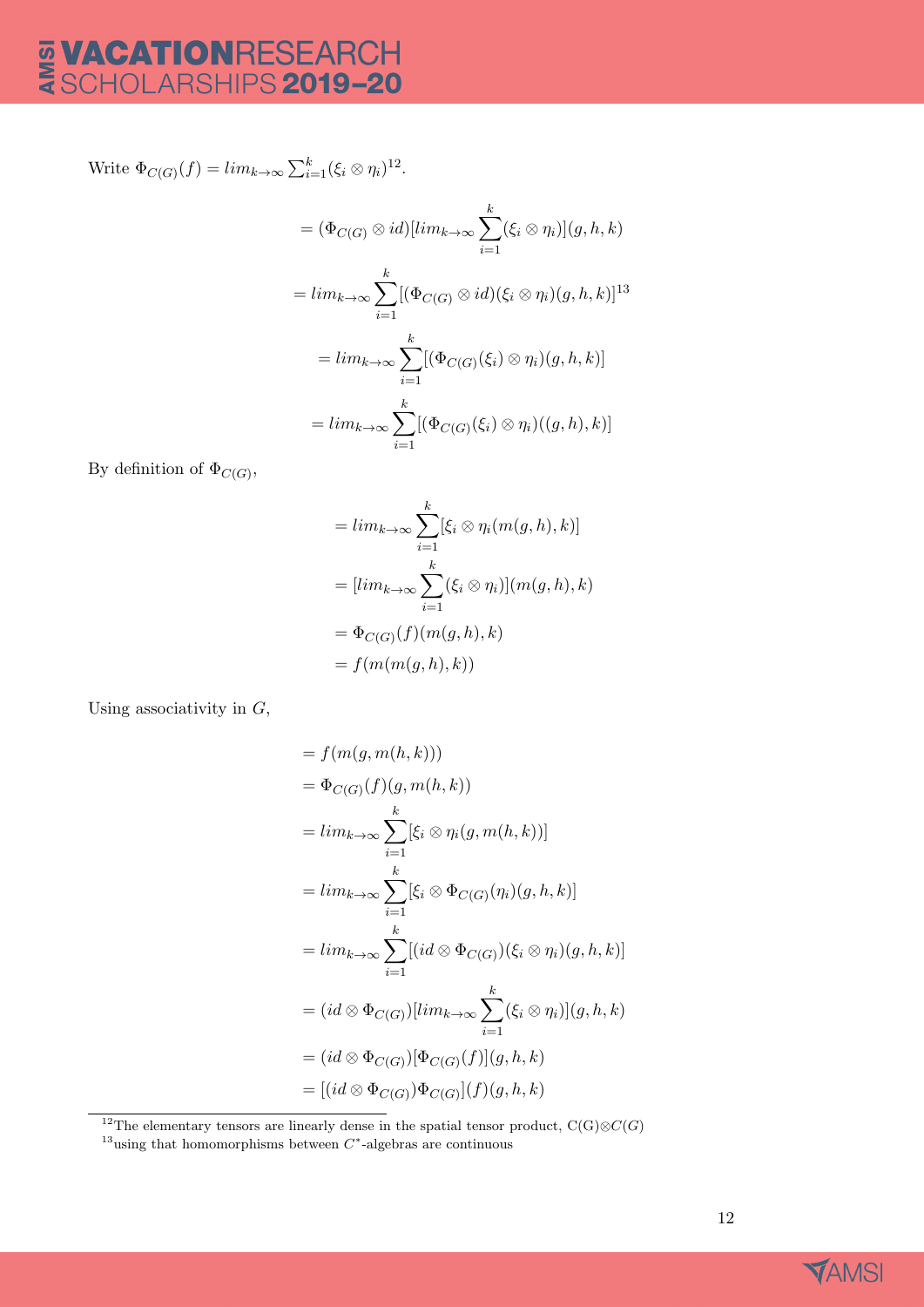Hence,  $(\Phi_{C(G)} \otimes id) \Phi_{C(G)} = (id \otimes \Phi_{C(G)}) \Phi_{C(G)}$  as claimed.

The same proof gives the result for the case in which G is a locally compact Hausdorff semi-group and we are looking at  $\Phi_{C_0(G)}$ .

#### A.3 Proof of Proposition 7

**Proposition 7:** Let G be a compact semi-group, let  $A = C(G)$  and  $\Phi : A \to A \otimes A$  be defined by  $\Phi(f)(p,q) = f(pq)$ . Then, the cancellation law holds in G if and only if the sets  $\Phi(A)(1 \otimes A) =$  ${\Phi(c)(1\otimes b): b, c \in A}$  and  $\Phi(A)(A\otimes 1) = {\Phi(c)(b\otimes 1): b, c \in A}$  are linearly dense subsets of  $A\otimes A$ .

#### Proof:

Assume  $\Phi(A)(1 \otimes A)$  and  $\Phi(A)(A \otimes 1)$  are linearly dense in  $A \otimes A$ . We prove this direction of the proposition assuming only that  $G$  is locally compact (compactness is a special case).

Let  $\Psi : A \otimes A \to C_0(G \times G)$  be the isomorphism<sup>14</sup> given by  $\Psi(f \otimes g)(p, q) = f(p)g(q)$ .

Extend the isomorphism in the natural way to an isomorphism  $\Psi : M(A \otimes A) \to C_b(G \times G)$ , so that  $\Phi: C_0(G) \to C_b(G \times G).$ 

Let  $p, q, r \in G$  and suppose  $pq = qr$ .  $\forall f, g \in A$ ,

$$
\Psi[\Phi(f)(1 \otimes g)](p,r) = f(pr)g(r)
$$
  

$$
\Psi[\Phi(f)(1 \otimes g)](q,r) = f(qr)g(r).
$$

By supposition, these numbers are equal. By our density assumption and using that the isomorphism  $\Psi$  between  $C^*$ -algebras  $A \otimes A$  and  $C_0(G \times G)$  is isometric,  $\forall h \in C_0(G \times G) = \Psi(A \otimes A),$ 

$$
h(p,r) = h(q,r).
$$

Using that  $C_0(G \times G)$  has the separation property (whenever  $p \neq q$ ,  $\exists f \in C_0(G \times G)$  such that  $f(p) \neq f(q)$ , we have that therefore,  $p = q$  and hence, the right cancellation law holds in G. Similarly, since  $\Phi(A)(A \otimes 1)$  is linearly dense in  $A \otimes A$ , the left cancellation law holds in G. Together,

we have that the cancellation law holds in G.

Conversely, suppose the cancellation law holds in  $G$ , so that using Lemma 6,  $G$  is a group. It is clear then that the maps

$$
(p,q) \mapsto (pq,q)
$$

$$
(p,q) \mapsto (p,pq)
$$



<sup>&</sup>lt;sup>14</sup>See Appendix B, B17 of [2]: Iain Raeburn and Dana P. Williams, *Morita Equivalence and Continuous-Trace*  $C^*$ algebras (1998) for proof.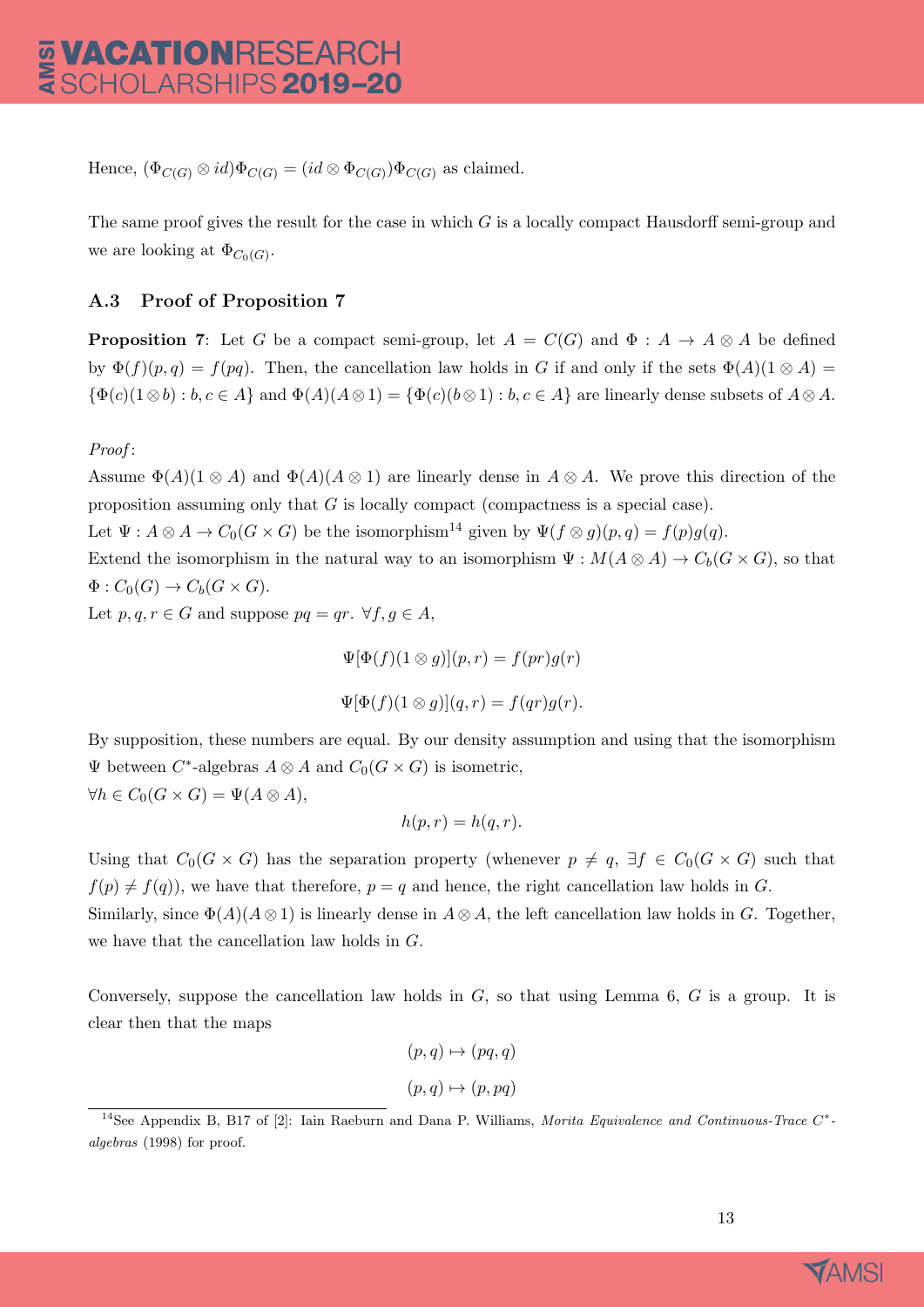are homeomorphisms  $G \times G \to G \times G$ , which we denote by h. By the Gelfand–Kolmogorov Theorem, these maps give rise to isomorphisms  $\Gamma$  of  $A \otimes A \cong C(G \times G)$  given by  $f \mapsto f \circ h \ \forall f \in C(G \times G)$ . That is,

$$
\Gamma(f \otimes g)(p,q) = f \otimes g(pq,q) = \Phi(f)(1 \otimes g)
$$

$$
\Gamma(f \otimes g)(p,q) = f \otimes g(p,pq) = \Phi(g)(f \otimes 1).
$$

Hence,  $\Phi(A)(1 \otimes A)$  and  $\Phi(A)(A \otimes 1)$  are linearly dense in  $A \otimes A$ .

#### A.4 Section 3.3 Theorem (Proof)

Let  $(A, \Phi_A), (B, \Phi_B)$  be Compact Quantum Groups. Suppose  $P : A \otimes B \to B \otimes A$  is an isomorphism satisfying:

$$
(\Phi_B \otimes id_A)P = (id_B \otimes P)(P \otimes id_B)(id_A \otimes \Phi_B)
$$
  

$$
(id_B \otimes \Phi_A)P = (P \otimes id_A)(id_A \otimes P)(\Phi_A \otimes id_B).
$$

Let  $\Delta: A \otimes B \to (A \otimes B) \otimes (A \otimes B)$  be given by  $\Delta = (id_A \otimes P \otimes id_B)(\Phi_A \otimes \Phi_B)$ .

Then,  $(A \otimes B, \Delta)$  is a Compact Quantum Group.

Proof:

#### $\Delta$  is coassociative.

We use string diagrams to demonstrate that  $\Delta$  is coassociative.



Identify  $\Phi_A$  and  $\Phi_B$  with the following two diagrams, respectively

and  $P$  with



Then,  $\Delta$  is

Coassociativity of  $\Phi_A$  and  $\Phi_B$  are expressed respectively as

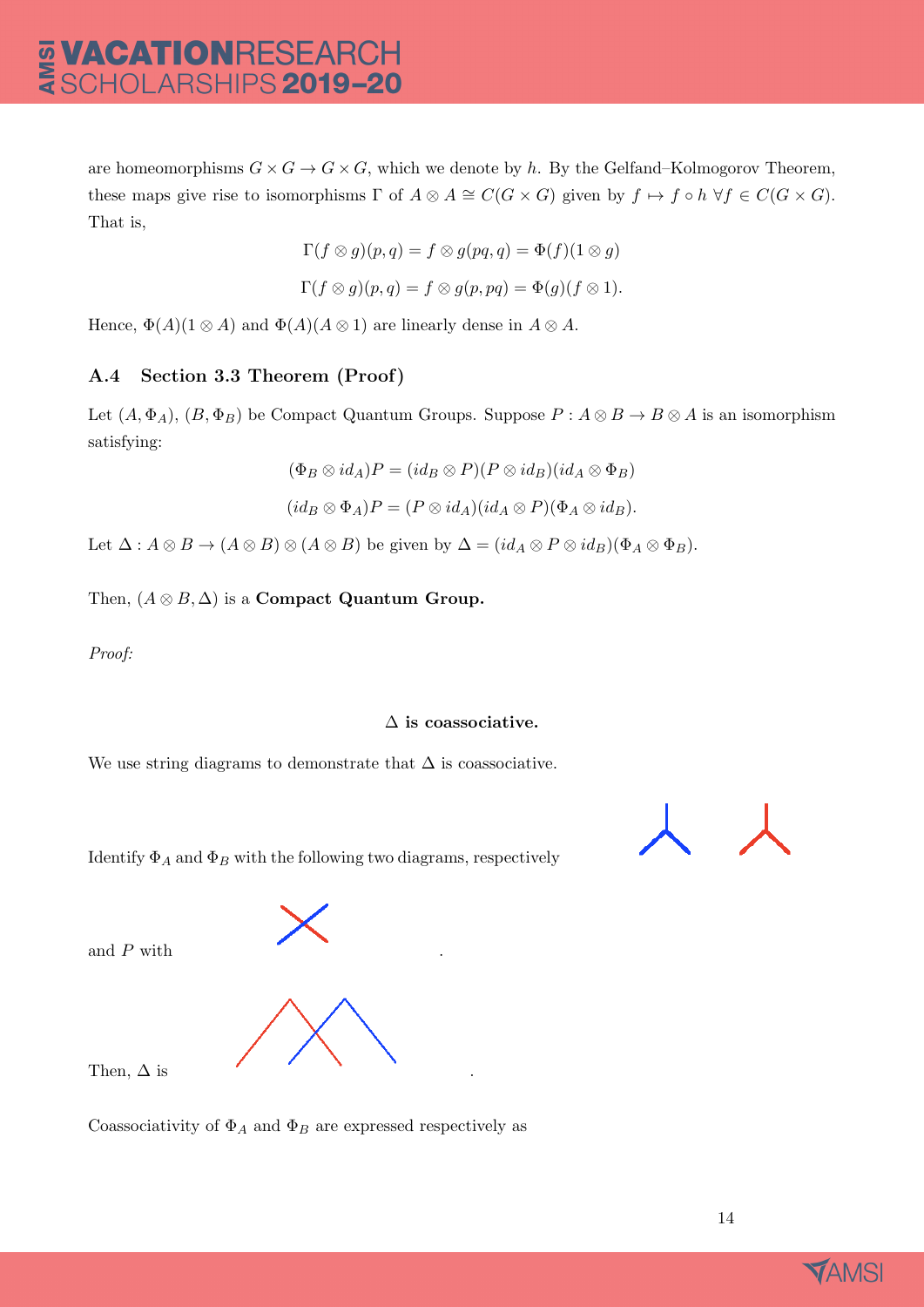## E VACATIONRESEARCH



and the following properties of P

 $(\Phi_B \otimes id_A)P = (id_B \otimes P)(P \otimes id_B)(id_A \otimes \Phi_B)$ 

 $(id_B \otimes \Phi_A)P = (P \otimes id_A)(id_A \otimes P)(\Phi_A \otimes id_B).$ 

are expressed as



.

Finally, we see that  $(id \otimes \Delta)\Delta =$ 

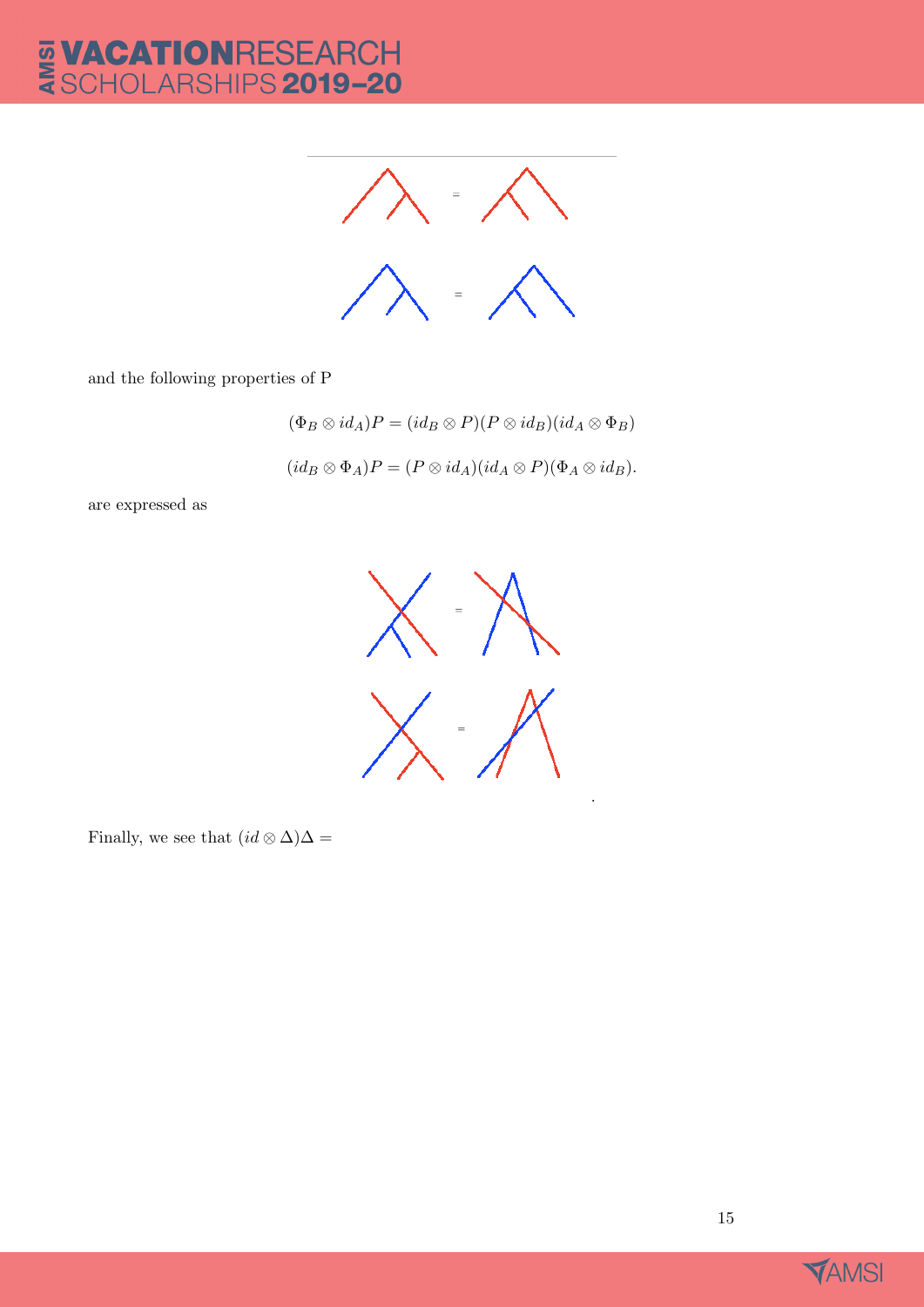## **CATIONRESEARCH**<br>HOLARSHIPS **2019–20**



Hence,  $\Delta$  is coassociative.

 $\Delta(A \otimes B)(1_{A \otimes B} \otimes (A \otimes B))$  and  $\Delta(A \otimes B)((A \otimes B) \otimes 1_{A \otimes B})$  are linearly dense in  $((A \otimes B) \otimes (A \otimes B)).$ 

The proof of the fact that  $\Delta(A \otimes B)(1_{A \otimes B} \otimes (A \otimes B))$  and  $\Delta(A \otimes B)((A \otimes B) \otimes 1_{A \otimes B})$  are linearly dense in  $((A \otimes B) \otimes (A \otimes B))$  is still in the works. It is possible we need some extra assumption about P relating to density, or otherwise encoding more information available in the Zappa-Szép group case, but hopefully not.

In Penelope Drastik's project<sup>15</sup>, there is a working proof relying on an extra assumption about  $P$ : namely, that  $(1_A \otimes B)P^{-1}(1_B \otimes A)$  is dense in  $A \otimes B$ . We feel that this assumption seems independent of our existing assumptions about P, and it may be too strong to require it as an extra assumption. We are currently trying to prove this without any extra assumptions, otherwise, possible weaker assumptions that we must add to the formulation of the theorem.

#### B References

- 1 Johan Kustermans and Lars Tuset, A Survey of C<sup>\*</sup>-algebraic Quantum Groups, Part I (2014)
- 2 Iain Raeburn and Dana P. Williams, Morita Equivalence and Continuous-Trace C<sup>\*</sup>-algebras. (1998) American Mathematical Society.

 $\overline{^{15}}[4]$